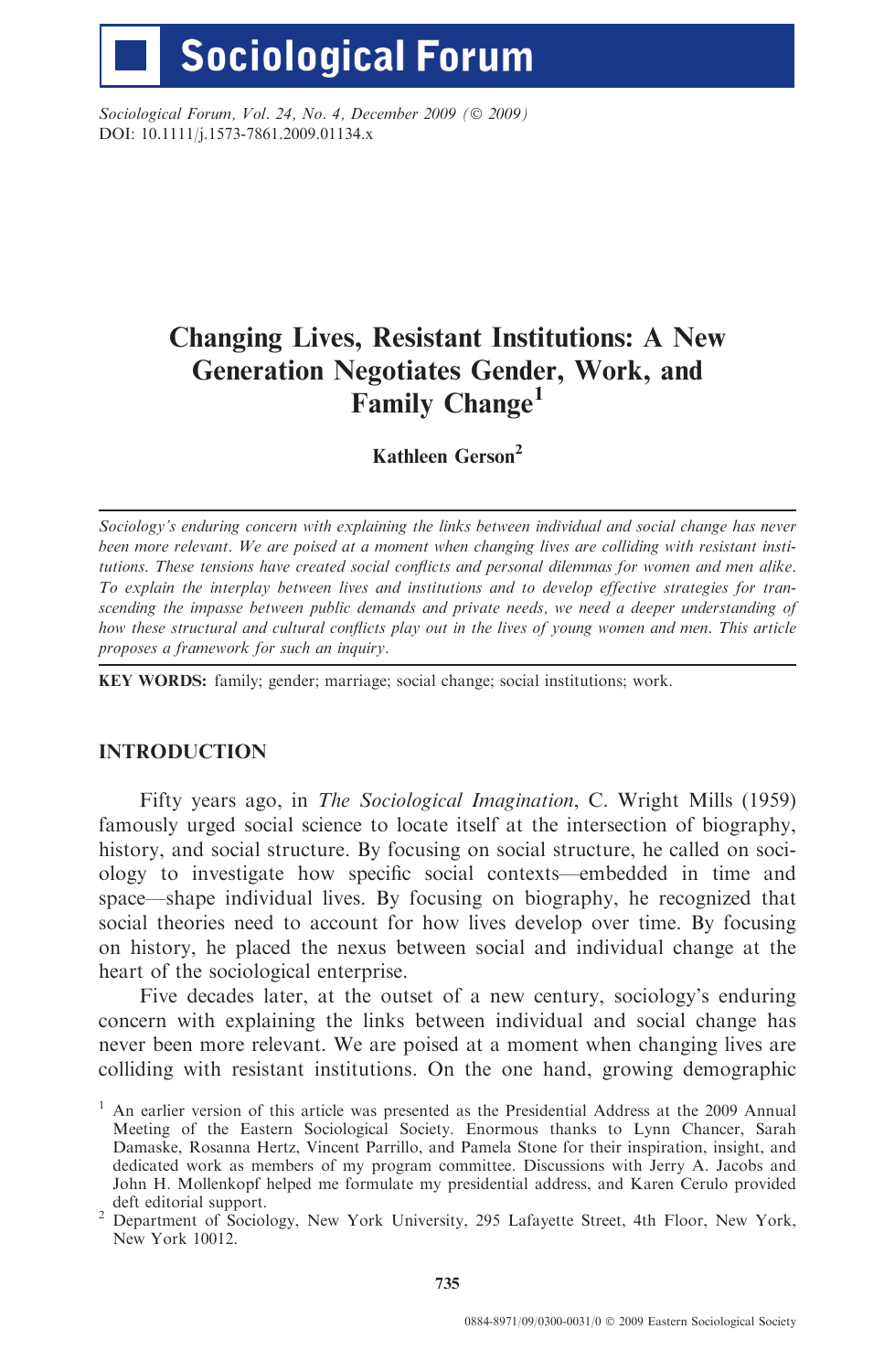and cultural diversity has given people new ways to live, work, and build families. Dual-earner, single-parent, and same-sex couple homes now greatly outnumber the once-ascendant homemaker-breadwinner family.<sup>3</sup> Legions of work- and career-committed women, including married and single women with and without children, have taken their place alongside and now outnumber home-centered mothers. The ''traditional'' career, where male workers of all classes (though not all races) could gain economic security through loyalty to their employers and earn enough to support wives and children, has been supplanted by a myriad of time-demanding but insecure jobs. The life course has become more fluid and unpredictable as people travel new paths through work and family in adulthood.<sup>4</sup>

Yet these intertwined social shifts—revolutions in family life, gender arrangements, work trajectories, and life-course patterns—face great resistance from institutions rooted in earlier eras. At the workplace, employers reward ''ideal workers'' who provide uninterrupted full-time—often overtime—commitment, an ideal that workers now perceive as not just a requirement to move up but even to keep their place.<sup>5</sup> In the home, privatized caretaking leaves parents, especially mothers, facing the seemingly endless demands of ''intensive parenting.''<sup>6</sup> The ideal of permanent marriage persists for relationships despite the fluid and uncertain nature of intimate commitment.

The tensions between changing lives and resistant institutions have created personal dilemmas for women and men alike. Even though children increasingly depend on their mother's earnings, women remain primarily responsible for caretaking. And however much men would like to be involved fathers, their success in the job market remains the prime measure of their "marriageability" and social status.<sup>7</sup> To explain and develop effective strategies for transcending the impasse between public demands and private needs, we need a deeper understanding of how these structural and cultural conflicts play out in the lives of young women and men.

<sup>3</sup> The homemaker-breadwinner household reached it height in the 1950s, when post-World War II prosperity made this arrangement possible for the majority of U.S. households. Yet many families never conformed to this model, especially among working-class and minority communities where many adults lacked the resources or the desire to attain this cultural ideal. By 2000, 60% of all married couples had two earners, while only 26% depended only on a husband's income. During this same period, single-parent homes, overwhelmingly headed by women, claimed a growing proportion of U.S. households (U.S. Census Bureau, 2006a,b). There is also a great deal of variation in children's living situation across racial groups, with 17% of Asian children, 24% of non-Hispanic white children, 34% of Hispanic children, and 65% of black

children living with either one parent or neither parent (Blow, 2008). <sup>4</sup> For some overviews of these varied changes, see Cherlin (2009), Coontz (2005), Edgell and Docka (2007), Furstenberg et al. (2004), Jacobs and Gerson (2004), Moen and Roehling (2005), and Springer (2007). <sup>5</sup> Williams (2000). For compelling analyses of the power of time norms in professional jobs, see

Blair-Loy (2003), Epstein *et al.* (1999), and Roth (2006).<br><sup>6</sup> Hays (1996).<br><sup>7</sup> Wilson (1987).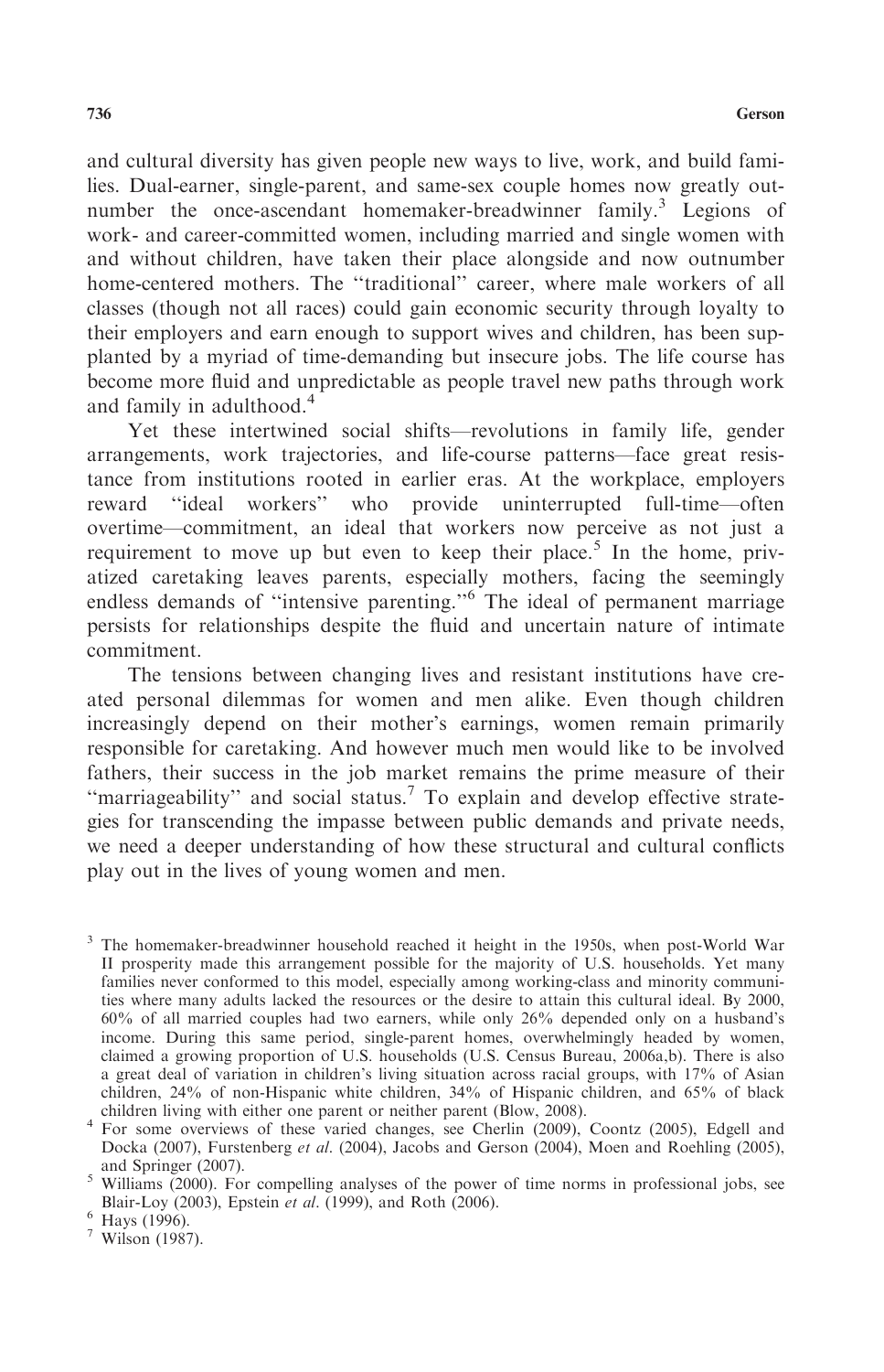# "CHILDREN OF THE GENDER REVOLUTION" AS A LENS FOR MAPPING CHANGE

The lives of young adults growing up in a period of large-scale institutional restructuring provide a fulcrum point of social change. It is they who face the most intense conflicts and they who will be forging new directions and strategies. Norman Ryder aptly termed young adulthood a strategic phase in the ''demographic metabolism'' of birth, aging, and death.''<sup>8</sup> Poised between the dependency of childhood and the irrevocable investments of later adulthood, this life stage represents both a time of individual transition and a potential engine for social change.

Each generation's choices are both a judgment about the past and a statement about the future, but the life strategies of today's young adults are especially consequential. They came of age in an era of unprecedented change, and they are building lives in a world that bears little resemblance to that of their parents and grandparents. Their experiences illuminate the ways that diverse work, family, and gender arrangements shape life chances and how, in turn, people use their experiences to craft strategies that influence the trajectory of change.

Members of this generation are ''children of the gender revolution'' in two senses. They grew up watching their parents cope with new family forms, unexpected economic insecurities, and expanding options for women. Facing dilemmas about whether and how to craft their own ties to partners, offspring, and jobs, they are also negotiating their own transition to adulthood. To discover the experiences of this strategically situated generation, I interviewed a carefully selected group of 18 to 32 year-olds about their experiences growing up, their current work and family strategies, and their outlooks on the future.<sup>9</sup> Their lives provide a window through which to view the consequences of social change and its future prospects.

# The Ambiguity of Family Structure: Divided Views on Parents' Work and Marital Choices

The young women and men who were interviewed experienced the full range of changes that have been taking place in U.S. homes. Most lived in

 $\frac{8}{9}$  Ryder (1965).<br>9 My research team interviewed 120 randomly selected respondents from a wide range of urban and suburban communities. (I personally conducted 80 interviews, and my research assistants, Stephanie Byrd and Jordana Pestrong, conducted an additional 40 interviews.) Although practical considerations restricted the sample to the New York metropolitan area, the respondents grew up in all corners of the United States, from Texas and South Carolina to California and Illinois. They have varied racial and ethnic identities and class backgrounds, with 55% identifying as non-Hispanic white, 22% as African American, 17% as Latino or Latina, and 6% as Asian. Forty-six percent grew up in a middle- or upper-middle-class home, while 38% had a working-class background, and 16% lived in a lower-working-class or poor home. Although this group may not reflect small town or rural experiences, most Americans now live in metropolitan areas, where family and gender change have taken root most deeply. For a full description of my sampling strategy, see Gerson (2009).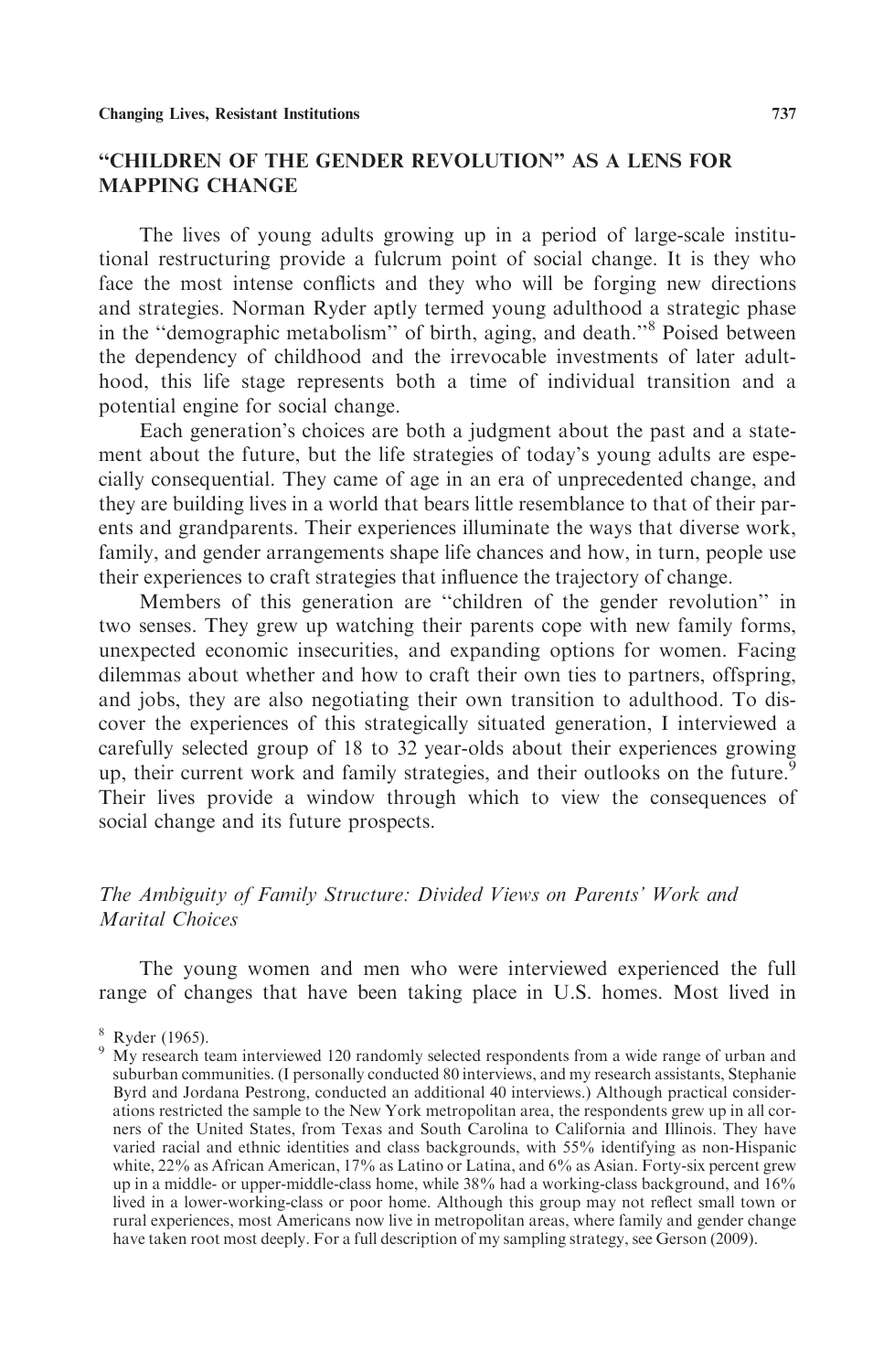some form of ''nontraditional'' household before reaching 18. About 40% experienced a parental separation or divorce at some point, and among the 60% who grew up with both biological parents, more than half of these parental couples relied on two paychecks to keep the family afloat. Although the remainder lived in a more traditional home, where mothers worked intermittently, secondarily, or not at all, many of these marriages also changed in significant ways as children grew to adulthood.<sup>10</sup>

How do these children view their parents' diverse arrangements and choices? While the conventional wisdom argues that children do best in families with two biological parents and a home-centered mother, the young women and men in my study hold more complicated and divided assessments.<sup>11</sup> Among those who lived in homes where mothers did not work for pay in a committed way, almost half (48%) wished their mothers had pursued a different alternative. When domesticity appeared to undermine their mother's satisfaction, disturb the household's harmony, or threaten its economic security, a child concluded it would have been better if his or her mother had pursued a more sustained commitment to paid work.

In contrast, almost 8 out of 10 of those who grew up in a home with a work-committed mother believe this was the best option. Although a minority concluded that long working hours, blocked opportunities, and familyunfriendly workplaces made their mothers feel overburdened and timestressed, most focused on the increased economic resources, financial stability, and personal self-confidence that employment provided to mothers as well as fathers.

Young people are even more divided about whether their parents should have stayed together. Among those whose parents broke up (or never married), a slight majority wished they had stayed together. Yet close to half concluded that, while not ideal, a parental separation was better than living in a conflict-ridden or silently unhappy home. More surprising, although most children whose parents did stay together thought this was the best arrangement, 4 out of 10 felt their parents might have been better off apart. Whether their parents remained together or broke up, young people drew lessons from the long-term consequences. When married parents appeared to grow more distant and unhappy, children developed doubts about the wisdom of sticking it out. When divorced parents were able to get back on

 $10$  Despite its ubiquity, "traditional" is a misleading term for the homemaker-breadwinner household, which is actually a relatively modern, short-lived arrangement that rose to prominence in the mid-twentieth century, but then steadily eroded in the later decades of the twentieth century.

 $\frac{11}{11}$  Prominent proponents of the perspective that children do best in so-called traditional families, typically defined as a heterosexual couple with a home-centered mother, include David Blankenhorn (1995) and David Popenoe (1988, 1996). However, most research demonstrates that diversity within family types, however defined, is as large as the differences between them and that most of the negative consequences of single parenthood can be traced to the limited economic resources in these homes. Acock and Demo (1994) show, for example, that family composition does not predict children's well-being. Parcel and Menaghan (1994) make the same case for different forms of parental employment. Barnett and Rivers (1996, 2004) argue, moreover, that children are better off in two-earner homes.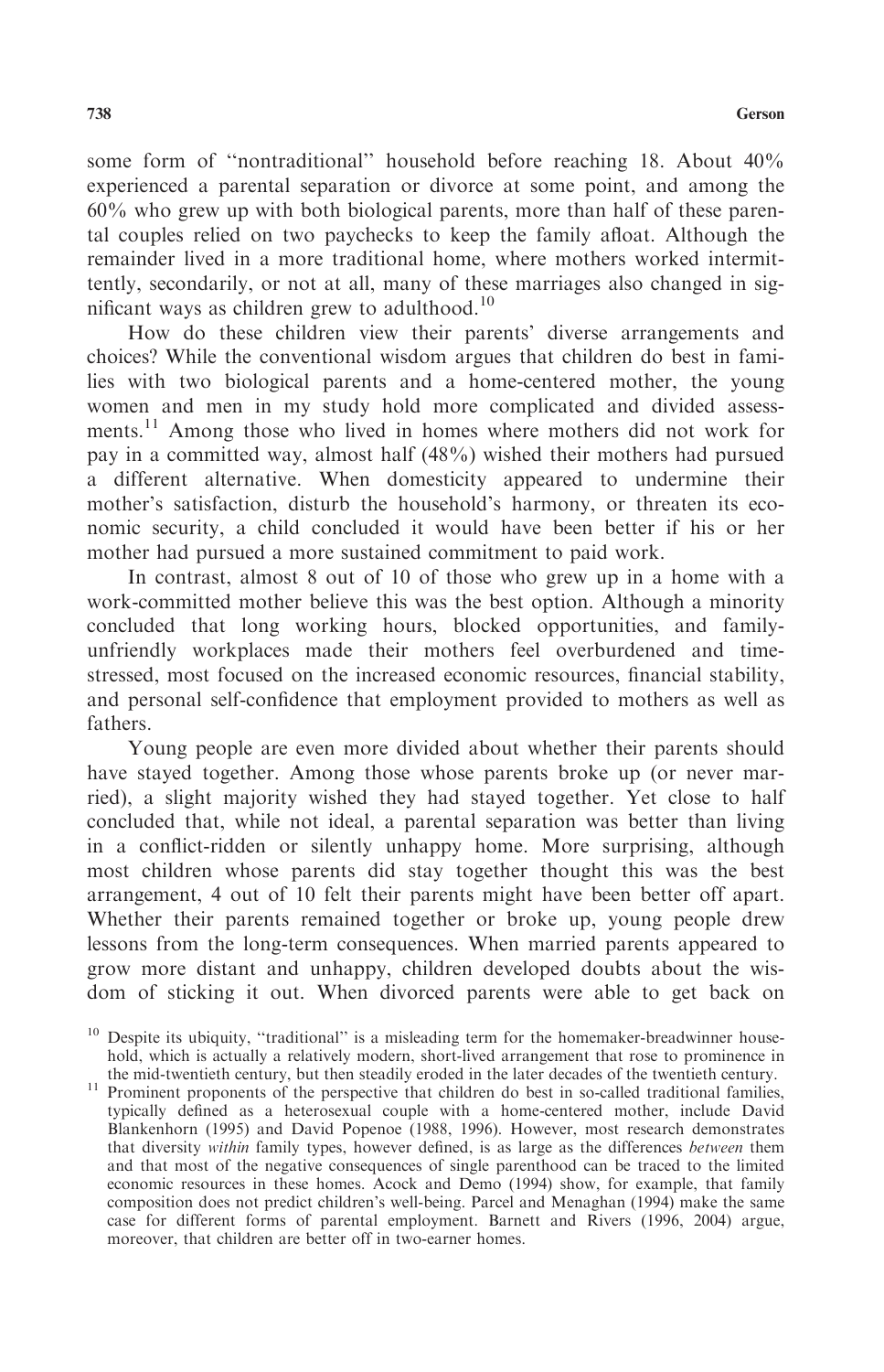their feet and create a better life, children developed a positive outlook on the decision to separate.

In all these circumstances, we cannot deduce children's outlooks and reactions from the form of family arrangements. Instead, children focused on how well their parents (and other caretakers) were able to meet the twin challenges of providing economic and emotional support.

#### From Family Structures to Family Pathways

Family life matters, but family ''type'' provides a limited and ambiguous framework for explaining children's perceptions. Such bulky categories as traditional, dual-earner, and single-parent mask more complex and subtle variations within family types. These static categories also draw attention away from how families change in both form and functioning as children grow up. In contrast to the image of a static family ''structure,'' my respondents recounted dynamic processes that unfolded in unexpected ways, creating ''family paths'' that often involved dramatic shifts in a child's sense of support.

Even when children did not experience a clear change in the composition of their household, such as a parental breakup, most recalled living in different ''families'' as their parents' relationships, economic circumstances, and job statuses shifted over time, thus expanding or eroding their sense of support. About a third described families that remained generally stable and supportive, while less than 1 in 10 faced chronic domestic conflict and insecurity; but almost a quarter believed their families improved over time, while more than a third experienced eroding support as family life seemed to unravel. Despite their diverse destinations, these trajectories underscore how families are fluid and dynamic. Family life is a film, not a snapshot.

Family paths are crucial for charting children's views, but they cannot be reduced to changes in family form. Among those whose families remained or became traditional, slightly more than half report that their homes became more supportive while slightly less than half report eroding support. Similarly, while the majority of children exposed to a parental breakup described an eroding family path, 44% experienced improving domestic circumstances after a parental breakup. Even though most children in dual-earning families recounted stable or expanding support, a quarter of these children disagreed. Expanding and eroding support could occur in the context of either lasting marriages or parental separations as well as in both dual-earner and singleearner households.

# Family Paths and Gender Strategies

If trajectories in family form do not explain a child's perceptions of support, then what does? The answer lies in how parents developed strategies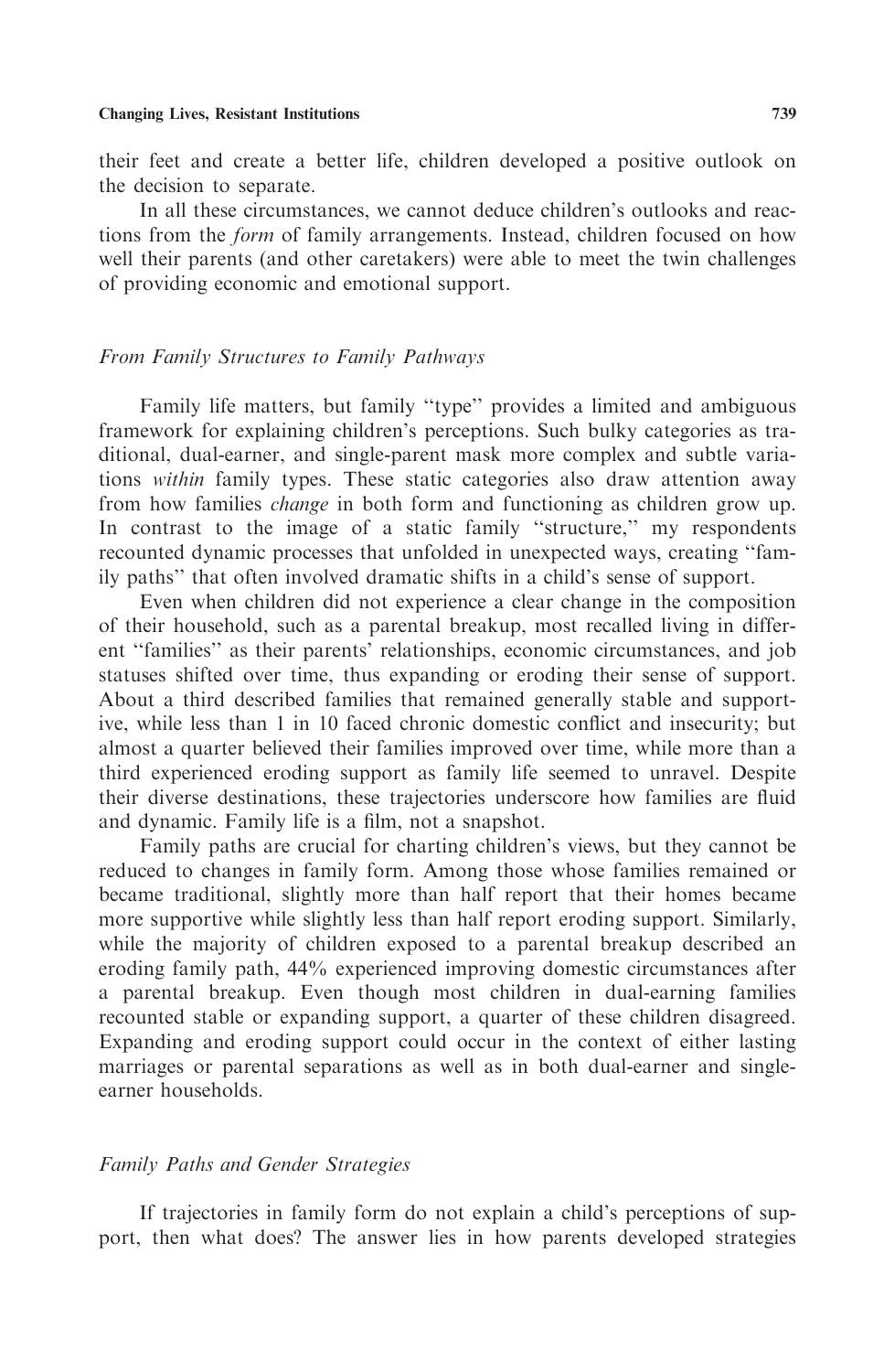for breadwinning and caretaking in the face of unexpected economic contingencies and interpersonal crises.<sup>12</sup> Gender flexibility helped households meet children's financial and emotional needs, while *gender inflexibility* left them ill-prepared to cope with unpredictable economic squeezes and declining parental morale.<sup>13</sup>

Gender Flexibility and Expanding Support Gender flexibility can take different forms and unfold in a variety of ways. For children who grew up in a twoparent home, a mother's decision to take a job and build a career created more sharing and parental satisfaction. When Josh's depressed mother went to work, her morale improved and his father became a more involved caretaker.<sup>14</sup> When Chris's mother agreed to become the family's main breadwinner, his father was able to leave a frustrating job and retrain for a more satisfying career. In these cases, two-parent homes became more egalitarian, cohesive, and financially secure.

In one-parent homes, parental separations sometimes reduced domestic conflict, enhanced a custodial parent's morale, and helped households establish greater financial stability. For Danisha, divorce reduced the turmoil swirling in her household and prompted her parents to better collaborate in caring for her and her siblings. After Miranda's mother's left her father, a kind but ''stubborn'' man who could not keep a job but did not want his wife to work, it marked a turning point when Miranda's family life became more economically stable. When Mariela's philandering mother moved out, her father remarried someone who became, in Mariela's words, a ''real mother'' who gave her more attention and also contributed much-needed financial resources.

Family support also expanded when parents were able to rely on a broader network of caretakers and breadwinners. When their single working mothers moved near their grandparents, Nate and Isabella both gained ''another parent.'' In the face of his parents' job setbacks and losses, Ray's family relied on his grandparents' financial contributions to weather their economic storms.

Though the changes took different forms, these families encountered unexpected crises that prompted their custodial parents and other guardians to transgress traditional gender boundaries and create new ways of earning and caring. For everyone with an improving family trajectory, more domestic equality in lasting marriages, beneficial parental breakups, new—and better —remarriages, and expanded care networks all encouraged rising parental morale and increased economic stability.

<sup>&</sup>lt;sup>12</sup> Hochschild, with Machung (1989). <sup>13</sup> Gender flexibility is a broad term that encompasses a variety of behavioral and mental strategies. The key is that all these strategies transgress rigidly drawn structural and cultural boundaries between women as caretakers and men as breadwinners (or, in the categories proposed by Parsons and Bales [1955], women as ''expressive'' specialists and men as ''instrumental'' specialists). Zerubavel (1991, 2006) discusses the advantages of ''mental flexibility.'' For a full analysis of the varied forms that gender flexibility takes in different families, see Gerson (2009). <sup>14</sup> Respondent names have been changed to protect their anonymity.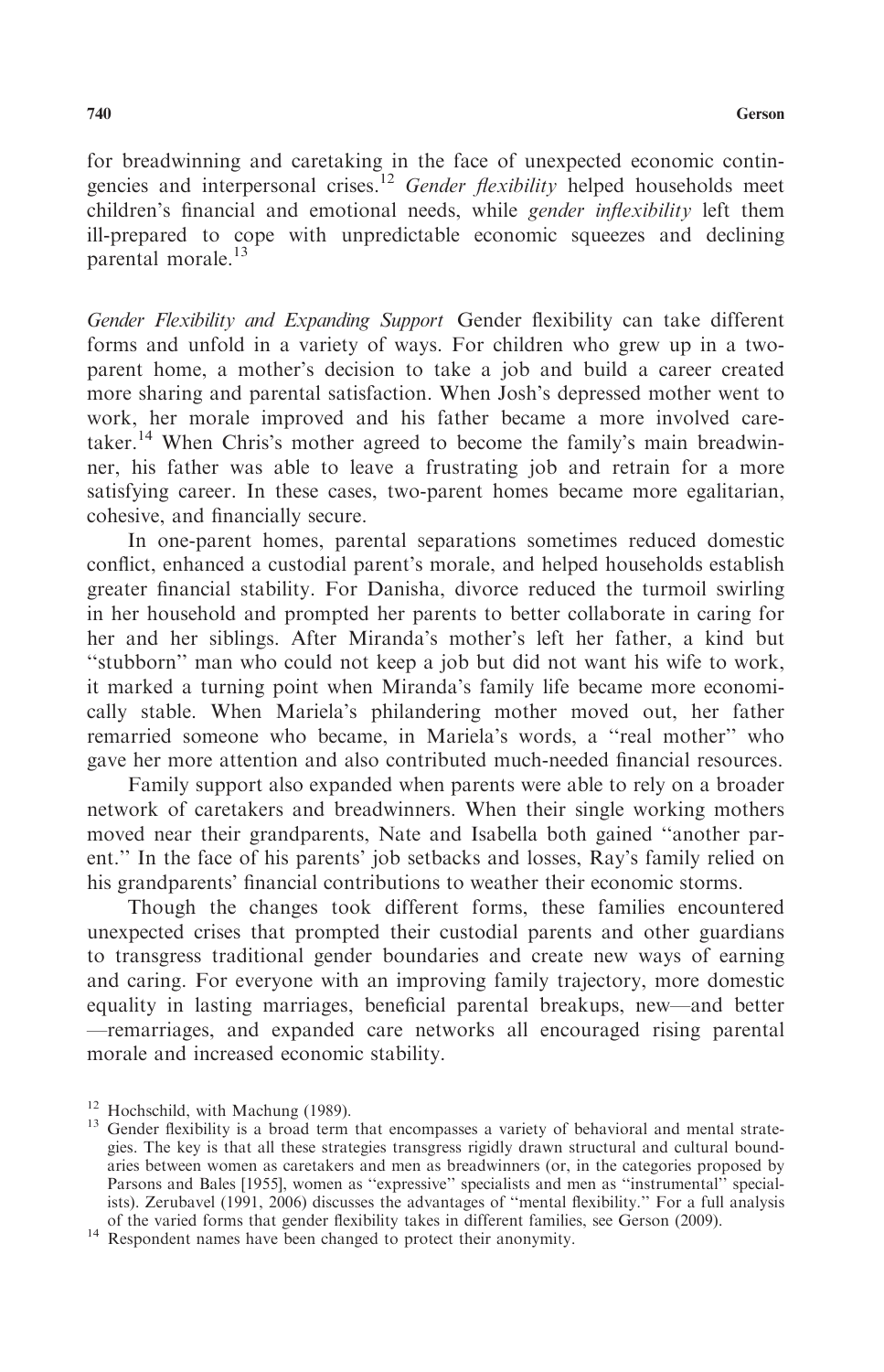Gender Inflexibility and Eroding Support Gender inflexibility left other families ill-equipped to cope with unavoidable, but unanticipated, challenges. Parents in some two-parent homes were unable to develop new ways to share working and caretaking, despite dissatisfaction with rigidly gender-divided arrangements. Joel's parents, for example, ''got stuck'' in a traditional division of responsibilities even though his mother grew increasingly unhappy at home and his father felt trapped in a dead-end job. Sarah's mother became depressed and ''overinvolved'' when she faced an unexpected pregnancy and relinquished a teaching career to stay home.

Dual-earner homes do not guarantee happier outcomes, however. When parents became mired in power struggles or overwork, domestic contexts were also demoralizing. Michelle's father, for example, opposed her mother's career and refused to help at home. Patricia's mother insisted on doing all the cooking and cleaning, even though she provided the lion's share of the family's income. Michelle's parents ultimately parted after she left home, and Patricia wished her mother would do the same.

It is not surprising that parental morale and financial resources decline in the wake of a breakup, but these consequences also reflect parental difficulties in transcending gender boundaries. Nina's home fell into poverty not just because her father abandoned them, but because her mother never held a job and feared joining the workforce after his departure. When Hank's father ''walked out,'' his stay-at-home mother not only resisted going to work but, even worse, turned to alcohol. On the other side of the gender divide, William's mother had no trouble supporting the family on her banker's income, but his once-involved father left to marry a younger woman and no longer spent time caring for him and his brothers.

Finally, the loss of support from other caretakers contributed to an eroding family path, especially when it coincided with the loss of parental support. When Jasmine's grandmother died shortly after her parents' breakup, it felt like a larger loss than her father's departure. Whether the problem was a marital impasse, a problematic parental breakup, or a smaller care network, when rigid gender boundaries prevented mothers from taking jobs or fathers and others from becoming or remaining involved caretakers, declining family support followed.

Families and Gender in a Changing Social Context The nature of parents' and other guardians' gender strategies shaped children's perceptions of their families' pathways. Gender flexibility in breadwinning and caretaking helped parents and others meet children's economic and emotional needs. Gender inflexibility left them poorly prepared for a host of unavoidable challenges to a traditional division of tasks and responsibilities. Although these challenges were unexpected, they are not random. They reflect widespread and inexorable social shifts that have undermined the ''family wage'' and the organized ''male'' career, raised expectations for marital happiness and provided new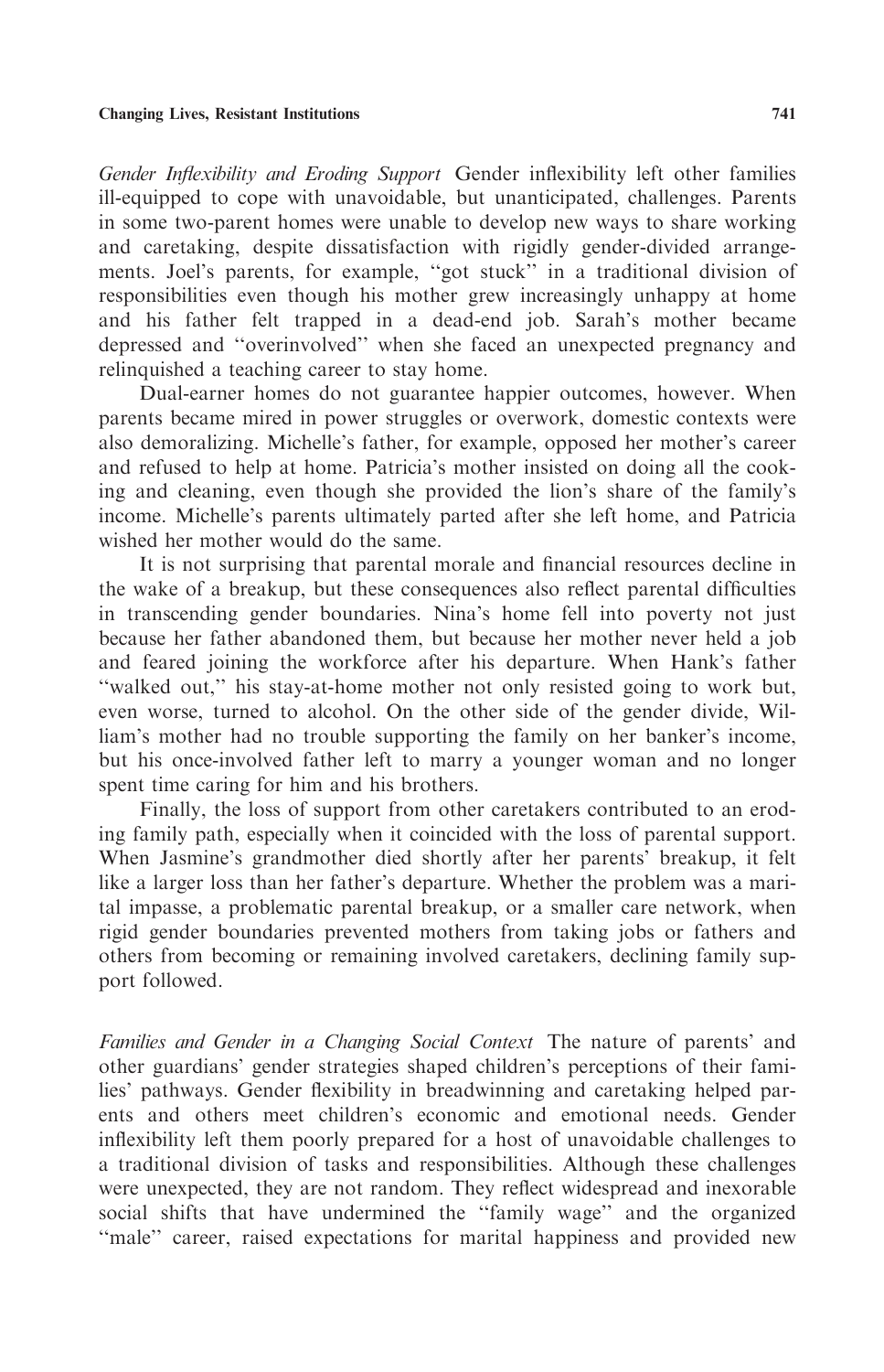opportunities to remain single or leave unhappy marriages, and fueled women's growing need and desire to pursue a life beyond domesticity and dead-end jobs.

In the context of rising economic uncertainty, expanding options and fluidity in intimate relationships, and the rising work aspirations of women, most families will confront economic, social, and interpersonal contingencies that encourage, and often force, family change. Homes that are flexible in their strategies for breadwinning and caretaking are better equipped to cope with and prevail over—these unpredictable, but inescapable, challenges. Homes that are unable or unwilling to transgress gender boundaries are, in contrast, illprepared to cope with economic squeezes, a mother's declining morale, or a father's inability (or refusal) to provide support.

## Negotiating the Future: High Hopes, Guarded Strategies

So what do young adults want for themselves? Despite their diverse childhood experiences, they have notably similar aspirations for adulthood. The overwhelming majority (95%) hope to create a life-long intimate bond with one partner. It would be misleading, however, to equate the ideal of a lasting relationship with the desire for a traditional one. To the contrary, 80% of women and 68% of men wish to build an egalitarian partnership with room for considerable personal autonomy. Not surprisingly, three-fourths of those who grew up in a dual-earner home want their spouses to share breadwinning and caretaking; but so do more than two-thirds of those from a more traditional home and close to nine-tenths of those with a single parent. Whether reared by traditional, dual-earning, or single parents, the overwhelming majority of men as well women want to forge a committed bond where both partners share paid work and family caretaking flexibly and equally.<sup>15</sup>

When it comes to their aspirations, young women and men are thus more alike than different. Both hope to integrate family and work in their own lives and to balance care and autonomy in their relationships. Yet they are also worried that seemingly insurmountable obstacles block the path to integrating work and family life in an egalitarian way. They hold deep and realistic fears that time-demanding jobs, a dearth of child-care and family-leave options, and their own high standards for an intimate relationship will place their ideal scenarios out of reach.

Confronted with so many obstacles, young women and men are preparing for less ideal circumstances by pursuing fall-back strategies that offer some insurance against their worst fears. Despite the large overlap in women's and men's aspirations, their second-best strategies point to a new gender divide

<sup>&</sup>lt;sup>15</sup> These shared aspirations span class and race differences as well. More than 80% of children from middle- and upper-middle-class backgrounds and almost three-quarters of those from working-class and poor backgrounds want to achieve an egalitarian partnership, as do 72% of whites, 88% of African Americans, 82% of Latinos and Latinas, and 67% of Asians.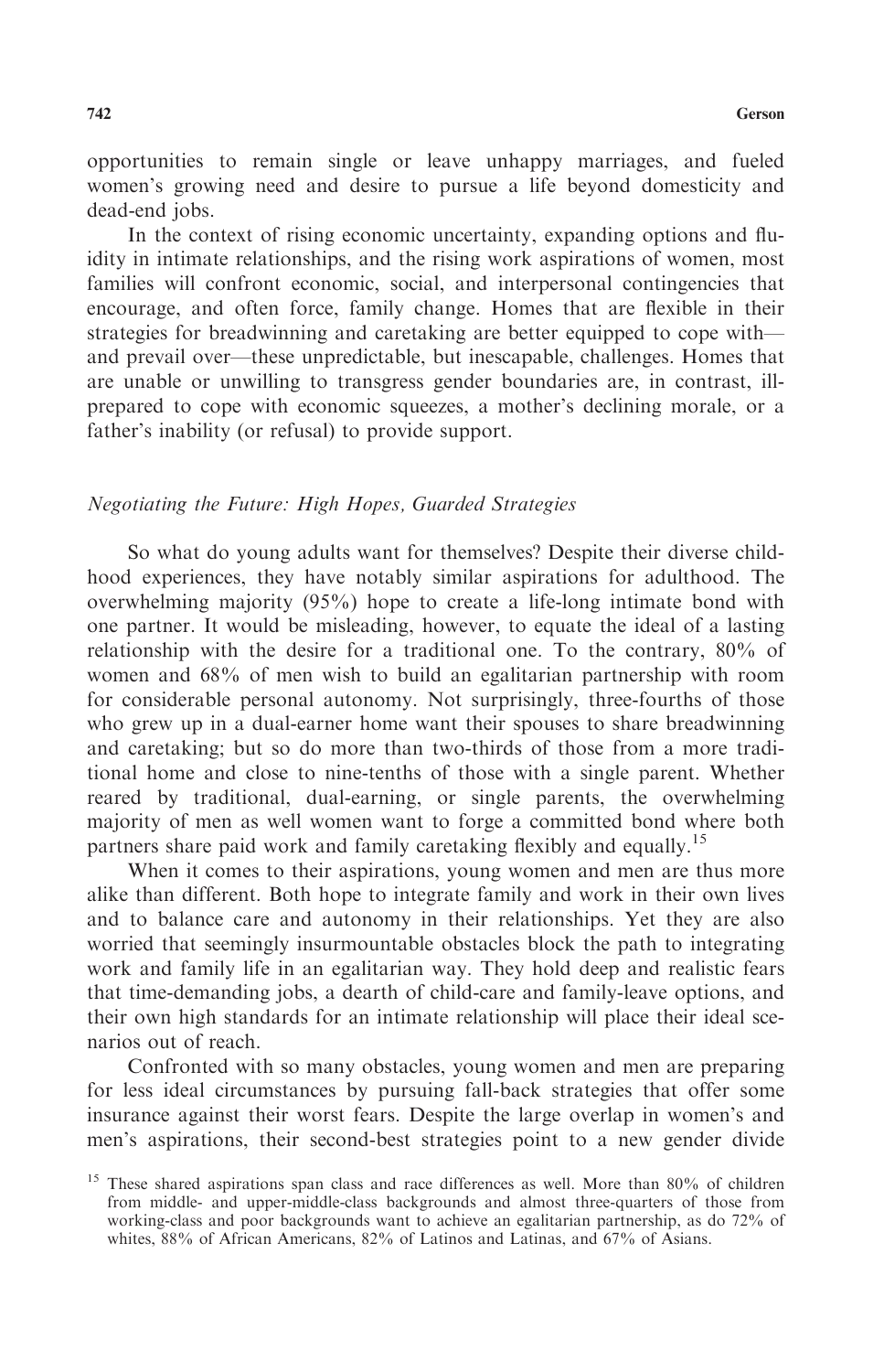that differs starkly with the one touted by media analysts and social critics. In contrast to the popular argument that young women are ''opting out'' of the workplace, almost three-quarters of the women are preparing to fall back on ''self-reliance.'' They see work as essential to their survival and marriage as an appropriate option only if and when they can find the right partner. Men, however, worry that equal parenting will cost them at work, which they believe must remain their first priority. Seventy percent of men are planning to fall back on a neotraditional arrangement that leaves room for their partner to work but reserves the status of primary breadwinner for themselves. These fall-back strategies are not only different but also at odds. Despite the shared desire to strike a balance between work and caretaking in the context of an egalitarian relationship, ''self-reliant'' women and ''neotraditional'' men are on a collision course.

Women's Search for Self-Reliance In contrast to the media-driven message that young women are ''opting out'' of the workplace for marriage and caretaking, almost three-quarters of the interviewed women are reluctant to surrender their autonomy in a traditional marriage and are determined to seek financial and emotional self-reliance.<sup>16</sup> To these young women, the fragility of marital bonds makes relying on a husband for economic security seem foolhardy. Selfreliance offers protection against the dangers of fragile relationships, economic dependence in marriage, and the social devaluation of domesticity. Accordingly, they seek both economic self-sufficiency and a separate identity by establishing strong ties to paid work. Danisha, an African American who grew up in an inner-city, working-class neighborhood, declared:

Let's say that my marriage doesn't work. Just in case, I want to establish myself, because I don't ever want to end up, like, "What am I going to do?" I want to be able to do what I have to do and still be okay.

Jennifer, who was raised in a middle-class, predominantly white suburb, agreed:

I have to have a job and some kind of stability before considering marriage. Too many of my mother's friends went for that—''Let him provide everything''—and they're stuck in a very unhappy relationship, but can't leave because they can't provide for themselves or the children they now have.

These young women do not believe their search for a nonnegotiable base in the world of paid work precludes having a life partner, but they are

<sup>&</sup>lt;sup>16</sup> Although the preference for self-reliance as a fall-back strategy exists among women with diverse racial, ethnic, and class backgrounds, working-class and African-American women are especially likely to assert this position. While 59% of white women and 71% of Latinas prefer self-reliance, 100% of African-American women concur. In addition, 82% of women with a working-class or poor background agree, compared to 62% of those who grew up in a middleor upper-middle-class home. Although Belkin (2003) coined the phrase ''opt out revolution,'' subsequent analysis has made it clear that no such trend is occurring. Most women are not leaving the workforce, and those who do are more likely to be pushed out than to opt out. See, for example, Boushey (2005, 2008), Percheski (2008), Stone (2007), and Williams (2007).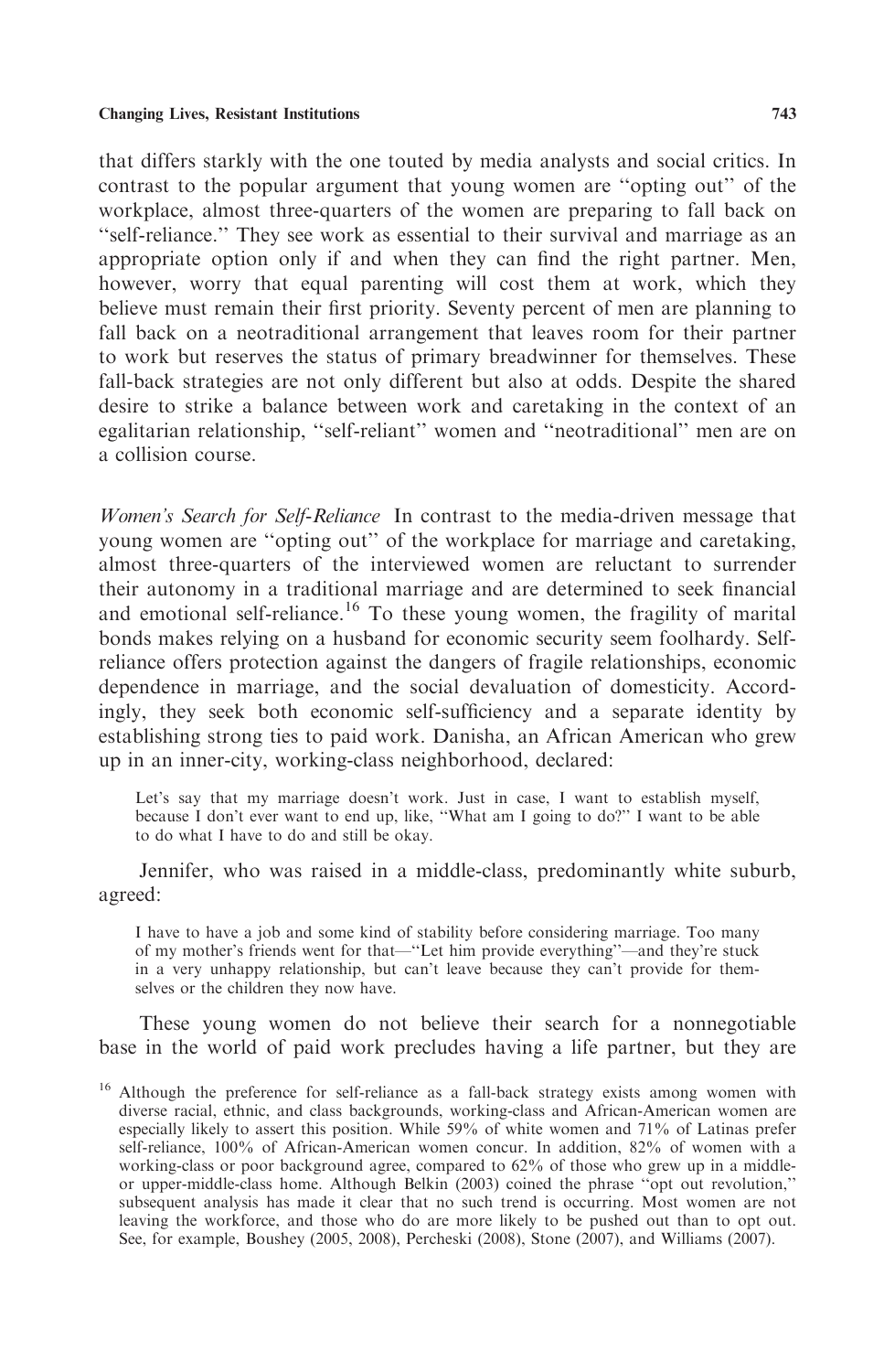determined to set a high standard for a worthy relationship. Economic selfreliance and personal independence make it possible to resist ''settling'' for anything less than a satisfying, mutually supportive bond. This outlook, in turn, encourages them to postpone commitment and to view marriage as both optional and reversible. Rachel, whose own parents separated, explained:

I'm not afraid of being alone, but I am afraid of being with somebody's who's a jerk. I want to get married and have children, but it has to be under the right circumstances, with the right person.

Self-reliant women also concur that if a worthy relationship ultimately proves out of reach, remaining single need not mean rejecting motherhood or becoming socially disconnected. Just as they are redesigning relationships, they are also redesigning motherhood. These women would prefer to raise children with a committed partner, but they are willing to do so without one. They see breadwinning as an aspect of good mothering; and they hope to create a support network of kin and friends with whom to share care and who, if needed, can substitute for an intimate partner. As Maria, a Latina reared by two teachers who had a ''wonderful relationship,'' explained:

I can't settle. So if I don't find it, do I live in sorrow? To me, it's not one thing that's ultimately important. If I didn't have my family or a career or my friends, I would be equally unhappy … Maybe [not getting married] takes away a bit of the pie, but it's still just a slice.

Rather than depending on traditional marriage for their own—or their children's—financial and emotional well-being, self-reliant young women seek autonomy by combining support from kin and friends with a financial base of their own. This strategy may or may not ultimately lead to marriage, but in the interim it offers what appears to be the safest and most responsible way to prepare for the an uncertain future.<sup>17</sup>

Men's Search for Neotraditionalism Men, in contrast, are more inclined to fall back on a more traditional relationship, although in a modified form. Faced with escalating time pressures, rising insecurity at work, and a cultural paradigm that sees men's earnings as the core measure of their ''marriageability,'' 70% of men concluded that equal sharing, however appealing, is too costly. Yet these men also felt torn between their desire to succeed—or at least survive—in the marketplace and growing pressures for egalitarian sharing in their relationships. To reconcile these conflicts, they hope to soften the boundaries between earning and caring without relinquishing their claim to breadwinning prerogatives.

<sup>&</sup>lt;sup>17</sup> Of course, not all the women I interviewed are falling back on "self-reliance," with slightly more than a quarter preferring a modified form of traditionalism. Faced with limited job prospects and convinced they could not find an egalitarian partner, they hoped to avoid the conundrum of combining women's ''second shift'' with the heavy demands of time-greedy jobs in demoralizing, dead-end work settings. Yet even these women rejected full-time, permanent domesticity in favor of opting out temporarily and then returning to paid work.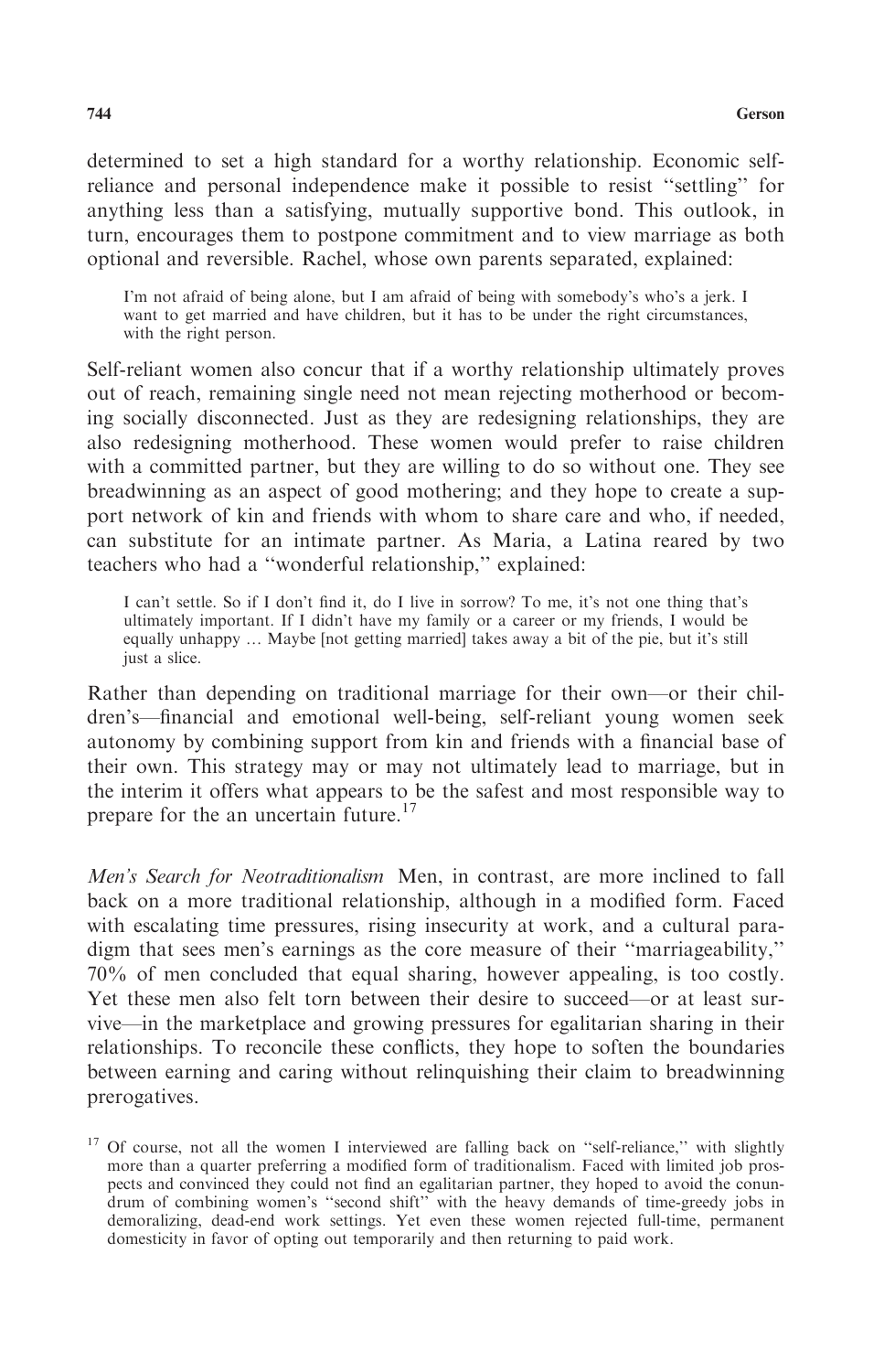In a variety of ways, these men seek to create a neotraditional alternative in an age of women's work.<sup>18</sup> Breadwinning remains an integral, nonnegotiable aspect of their own identity and thus forms the bedrock of their family commitments. Involvement in caretaking, though crucially important, must nevertheless take second place. As a corollary, they distinguish between a woman's ''choice'' to work and a man's ''responsibility'' and ''right'' to do so.<sup>19</sup> Jim believed he needed to work "full-time, all the time," which meant that his wife would be the one to ''fit work in'' when a child arrived.

How are you gonna get ahead if you're not at work? [So] if somebody's gonna be the breadwinner, it's going to be me. I always feel the need to work …. This may sound sexist, but she'll just have to take time off.

By shifting the meaning of equality from equal sharing to ''women's choice,'' this outlook makes room for an employed partner without undermining men's position as specialists in breadwinning. Because this strategy frames women's—but not men's—work as ''optional,'' it converts belief in a child's need for intensive parenting into an injunction for ''intensive mothering.''<sup>20</sup> Hank argued a mother's presence in the home would make up for his absence.

I can't sit home and have a woman pay the bills. Sharing the childcare—I would do it once I'm home, but the kids have to have somebody to come home to …. If there's someone who represents you at home and doing the same thing I would, hopefully that makes up for it.

These ideological and behavioral strategies create room for two earners and provide a buffer against the dangers and difficulties of living on one income without challenging men's position as the primary earner or imposing the costs of equal parenting on them. These more flexible, but still gendered boundaries between breadwinning and caretaking appear to be a good compromise when the costs of equality remain so high. When push comes to shove, however, men's efforts to craft a neotraditionalism that pays lip service to equality while protecting their economic prerogatives collides with women's growing desire for equality at home and independence in the wider world.<sup>21</sup>

<sup>&</sup>lt;sup>18</sup> Just as self-reliant women exist in all class, ethnic, and racial groups, so do neotraditional men, although a higher percentage can be found among whites and those with middle-class backgrounds. While 73% of men who grew up in middle- or upper-middle-class homes prefer neotraditionalism as a fall-back strategy, so do 68% of men with a working-class or poor background. Almost three-quarters  $(73%)$  of white men seek a neotraditional fallback, and 64% of African-American men and 63% of Latinos agree.

<sup>&</sup>lt;sup>19</sup> For discussions of how the state has defined jobs as the citizenship rights of men, but not women, see Haney (2002) and Fraser (1989).

<sup>20</sup> Hays (1996).<br><sup>20</sup> Hays (1996). <sup>21</sup> About a third of men prefer self-reliance. Like self-reliant women, these men hoped to avoid women's dependence in marriage, but had different rationales for this position. Worried about job security, they put work stability before marriage (even if they had already fathered a child) and looked for a partner who (as Patrick put it) ''can take care of herself.'' In this way, selfreliance has a different meaning for men, who focus on the roadblocks to both breadwinning and equal sharing and see marital commitment as possible only in the context of having a good job.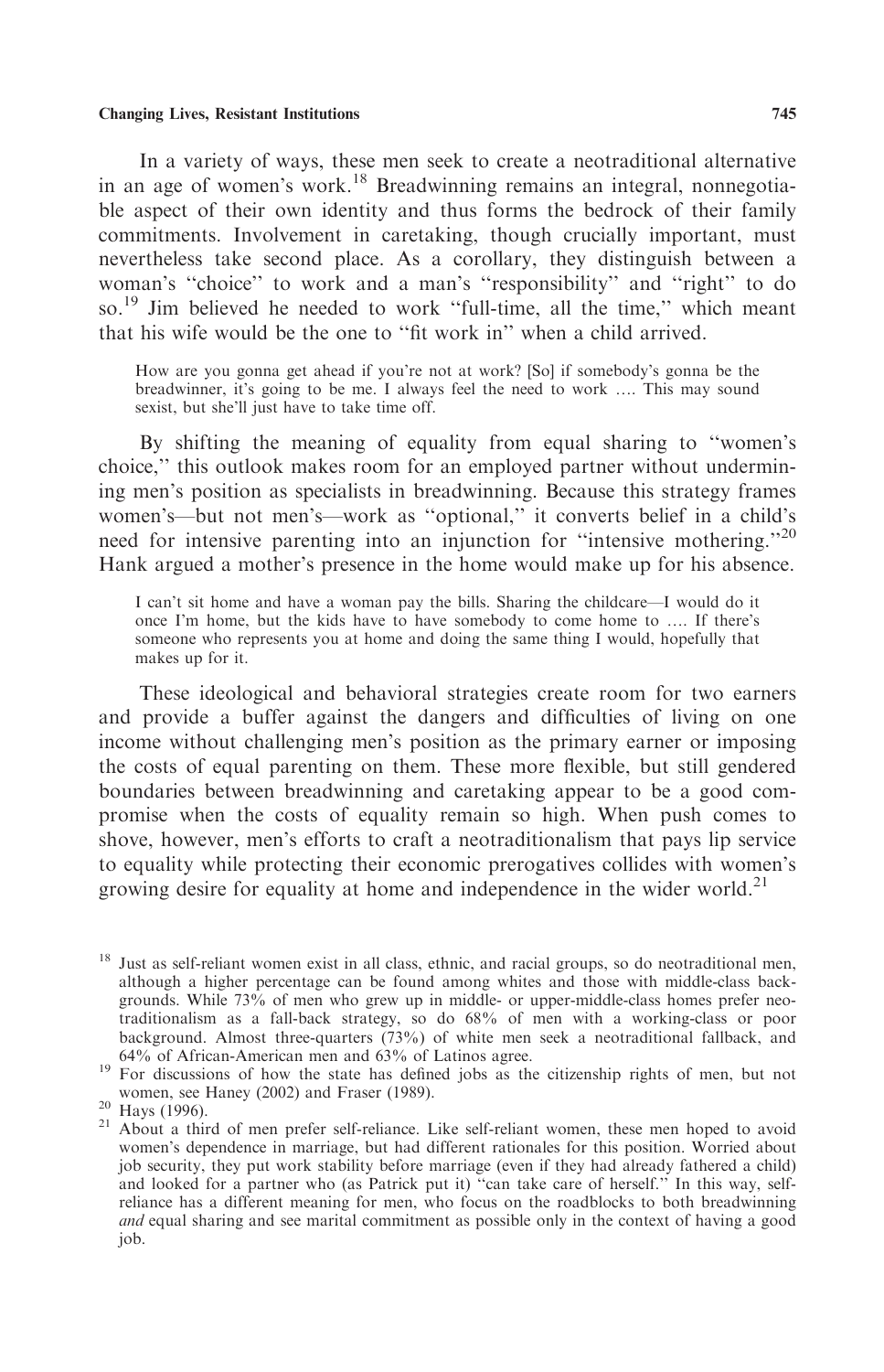A New Gender Divide Young women and men have formulated both ideal and fall-back positions. Although most wish to forge a life-long partnership that eschews rigid gender boundaries and shares work and parenting, they are also convinced they must prepare for options that may put their ideals out of reach. The combination of an ''ideal worker'' paradigm that leaves little time for caretaking and an ''intensive parenting'' paradigm that relies on privatized care creates obstacles for everyone. Facing these barriers, women and men are formulating fall-back strategies that are not just different, but conflicting. If a lasting, egalitarian partnership is not possible, most women prefer self-reliance over the perils of traditional marriage, while most men prefer a neotraditional arrangement to the risks and penalties of equal parenting.

#### Reaching Across the Gender Divide?

Young women and men face different dilemmas, but shared uncertainties. The social and economic shifts that have pushed and pulled women into the paid workforce have also eroded stable career paths for men in both whiteand blue-collar occupations. These changes have prompted young people to develop new strategies for career and family building.

Young workers are losing faith in the ''career mystique'' that once promised steady, predictable movement up a structured occupational trajectory.<sup>22</sup> Fearful that a career tied to an organizational hierarchy may leave them on a ladder that collapses before they reach its higher rungs, young men as well as women hope instead to personally tailor their own careers by shifting jobs and even occupations as new opportunities arise or older ones are foreclosed. After watching his father suffer a career-ending layoff after 25 years of service, Joel rejected the notion that remaining a loyal employee would ensure job security or a rising income:

He was figuring to retire with that place. It came as a shock. I used it as a learning experience—that things aren't as stable as you might think, and not to make a choice just because of security. Consciously or subconsciously, I don't want to fall in that situation.

Although Miranda worried more about getting bored than losing her job, she also vowed to follow her ''heart'' rather than pledging loyalty to one employer:

The ladder seems kind of old-fashioned. I see myself moving around. And as much as I've changed jobs and done different things, I don't know that I would go back to doing the same thing. I like learning. And just about every job that I've gotten into, I've been over my head … and then I get in there and learn it and I'm ready to move on. I like the challenge of new stuff.

Though less predictable, a ''personal career'' offers more autonomy and flexibility. By stressing economic independence over loyalty to an employer, it

 $22$  Moen and Roehling (2005).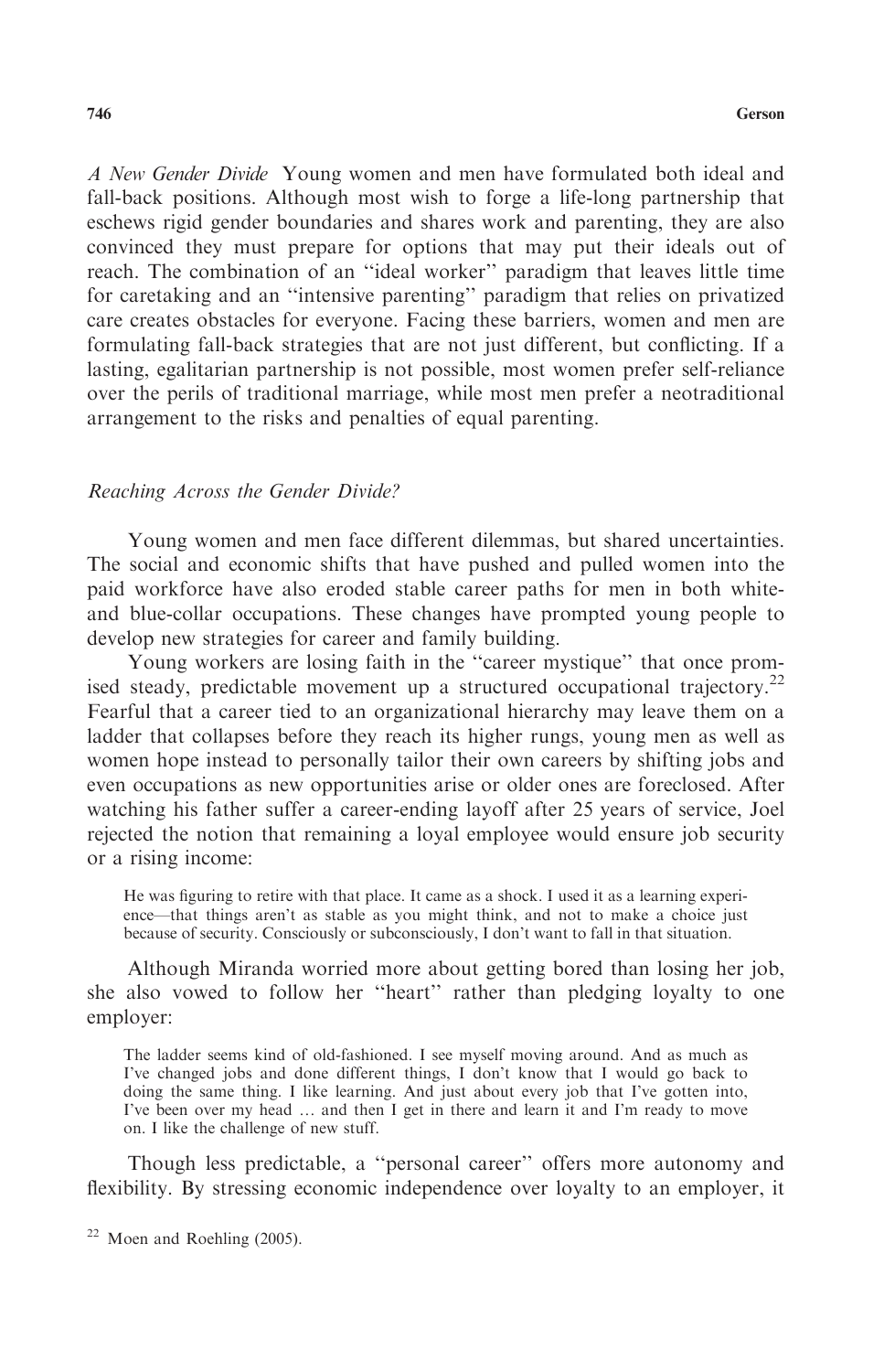undermines the definition of an ''ideal worker'' as someone who puts the job before all else.

Young workers also hope to integrate their public and personal lives by balancing work and family. Men as well as women hoped to cross the spatial and temporal boundaries that separate work and care, both by bringing work home and taking children to work. William sought a small biotechnology firm with a relaxed, child-friendly environment after finishing his chemistry degree.

I'm hoping to work in a small company which is really informal, so I can bring the kids in the office and play around, work odd hours that make me able to do it all.

Daniel planned to use the long breaks in his schedule as a firefighter to be an involved, hands-on parent.

Working as a firefighter, I'm around [home] a lot more than people who have a regular job. As far as daytime, I can be with the kids. So I'm hoping I'll get married and be very happy raising my kids.

Women and men also refashioned definitions of ideal parents and partners. Rather than focusing on differences between mothers and fathers, they emphasized that a good parent provides both financial support and devoted care. Joel's parents divided their tasks in distinctly gendered ways, but he believed an ideal family consists of a web of supportive relationships, not a set of roles or legal ties:

An ideal father is someone who can do the juggling act. Same way for the mother. I really don't want to make any distinctions, like this specified role is for either one. I really don't believe that.

Rather than focusing on differences between husbands and wives, they argued that a good partner is both an earner and a caretaker. Although Ken was reared in a traditional middle-class family, he knew searching for a workcommitted partner implies providing not just moral, but practical, support at home.

[I'm looking for] the opposite of what my parents have—someone who's professional, with mutual admiration and support. Showing respect for what the other person does. Not just saying that you love somebody, but showing it through actions. So I hope we split things right down the middle.

With a pool of such men to draw from, some women felt better positioned to find a partner who supports them at home and enables them to achieve in the wider world. Nina and her fiancée both worked full time, and he did not shy away from the nurturing labor as well.

I feel a need to financially take care of things, and Tim's more, if I had an illness, he'd be there by my bedside taking care. He tells me that as long as he can cook or clean or help out in that way, if that can make me happy, then that makes him happy. Did I expect it? Not to the extent of what he does. I definitely do feel lucky.

Finally, young women and men are remaking family values. Their experiences in changing families have left them attuned to the fluid and contingent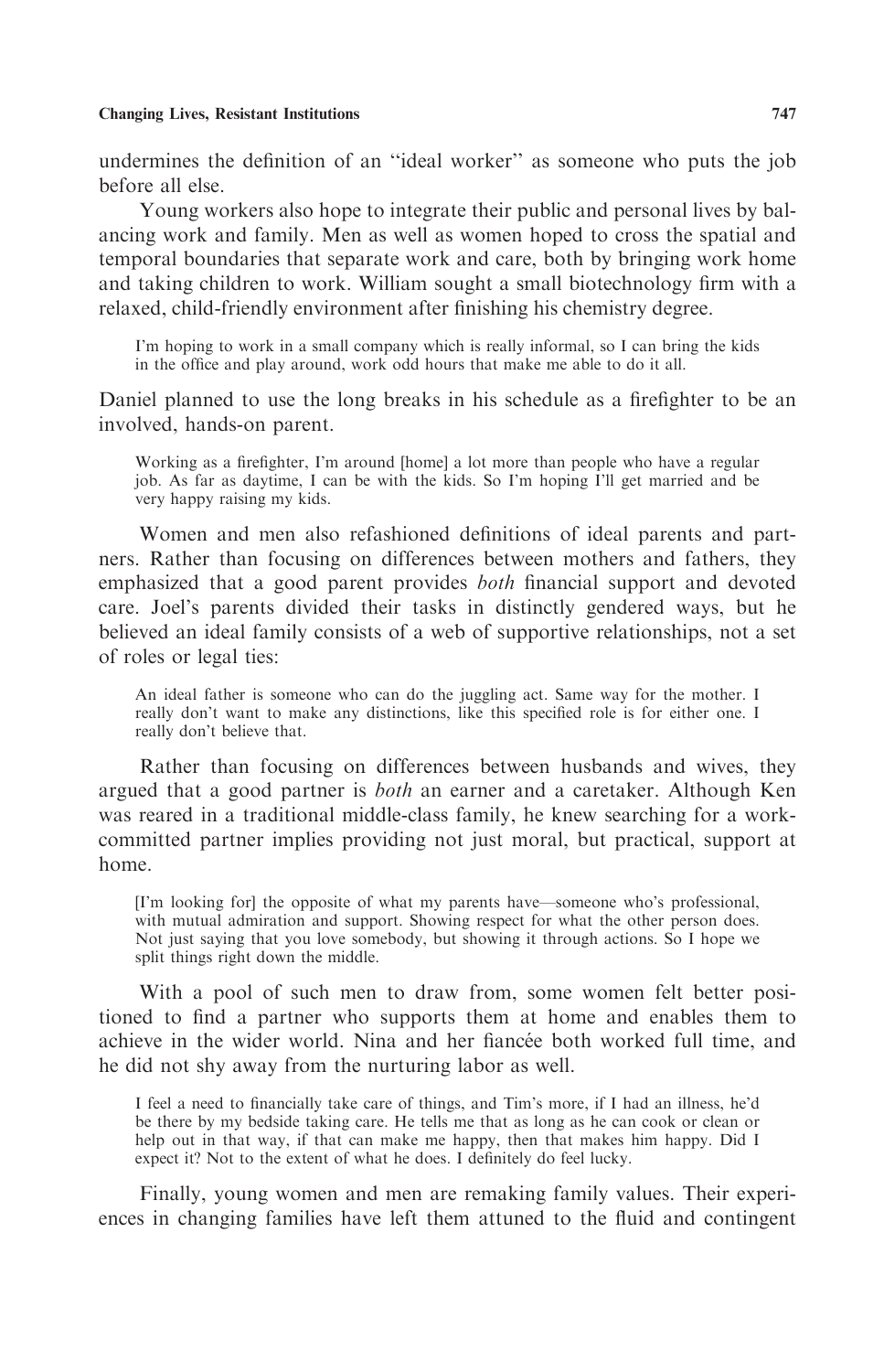nature of family life. They are wary of passing judgment on others or assuming a stable future for themselves, but they have not surrendered a belief in core values. Rather, their focus has shifted from family forms to family processes. This emerging moral frame does not view responsible behavior as a matter of creating a specific type of family or living up to a rigid notion of gender " $roles$ ";<sup>23</sup> instead, it means providing emotional and financial support to loved ones, regardless of one's gender, marital status, sexual orientation, or family circumstances. Chrystal, reared in a dual-earner African-American home and now a single mother, explained:

''Family'' to me is when you have more than one person who [are] really there for each other, really able to give as well as take, complementing the other people or other person.

Although Sarah grew up in a traditional home, she agreed, adding that an ideal family provides a better balance between autonomy and commitment than her parents had achieved:

To me, an ideal family functions well as a unit but functions well separately, too. I think of it as being very close and nurturing and warm and all those things that we were taught, but also individuated, where my family didn't do so well.

In sum, these children of the gender revolution seek to personally craft their own careers, to transcend the spatial and temporal boundaries between home and the workplace, to redefine the meaning of an ideal parent and an ideal partner, and to reject rigid judgments about ''better'' and ''worse'' family forms. These behavioral and ideological strategies are responses to changing social and economic contingencies, but they also offer new templates for enacting more flexible, egalitarian gender ideals.

# Institutions and Changing Lives: Reframing the Theoretical and Political Debate

Growing up during the gender revolution has prompted young adults to see family life as an unfolding process that responds to changing social and interpersonal contingencies. It has encouraged them to develop a set of shared aspirations, including wanting to forge a life-long intimate partnership, to balance committed work with devoted parenting, and to craft flexible, egalitarian ways of sharing earning and caretaking. Yet encounters with resistant institutions

<sup>&</sup>lt;sup>23</sup> The term "sex role" implies—and often explicitly assumes—that gender differences are intrinsic, static, and necessary for the smooth functioning of families and societies (see, e.g., Parsons and Bales, 1955). As feminist sociologists and theorists have shown, the concept is of limited use in explaining gender arrangements because ''gender'' represents a dynamic relationship that is embedded in social arrangements, reflects power differences, and changes its shape across time and space. (For an early critique of the ''sex roles'' framework, see Stacey and Thorne [1985].) Acker (1990), Ferree (1990), Lorber (1994), and Risman (1998), among others, discuss how gender is an institution. West and Zimmerman (1987) focus on gender as a set of relationships that are created as people ''do gender'' in their everyday interactions. All these frameworks stress the ways that gender is a mutable structure rather than an immutable individual trait.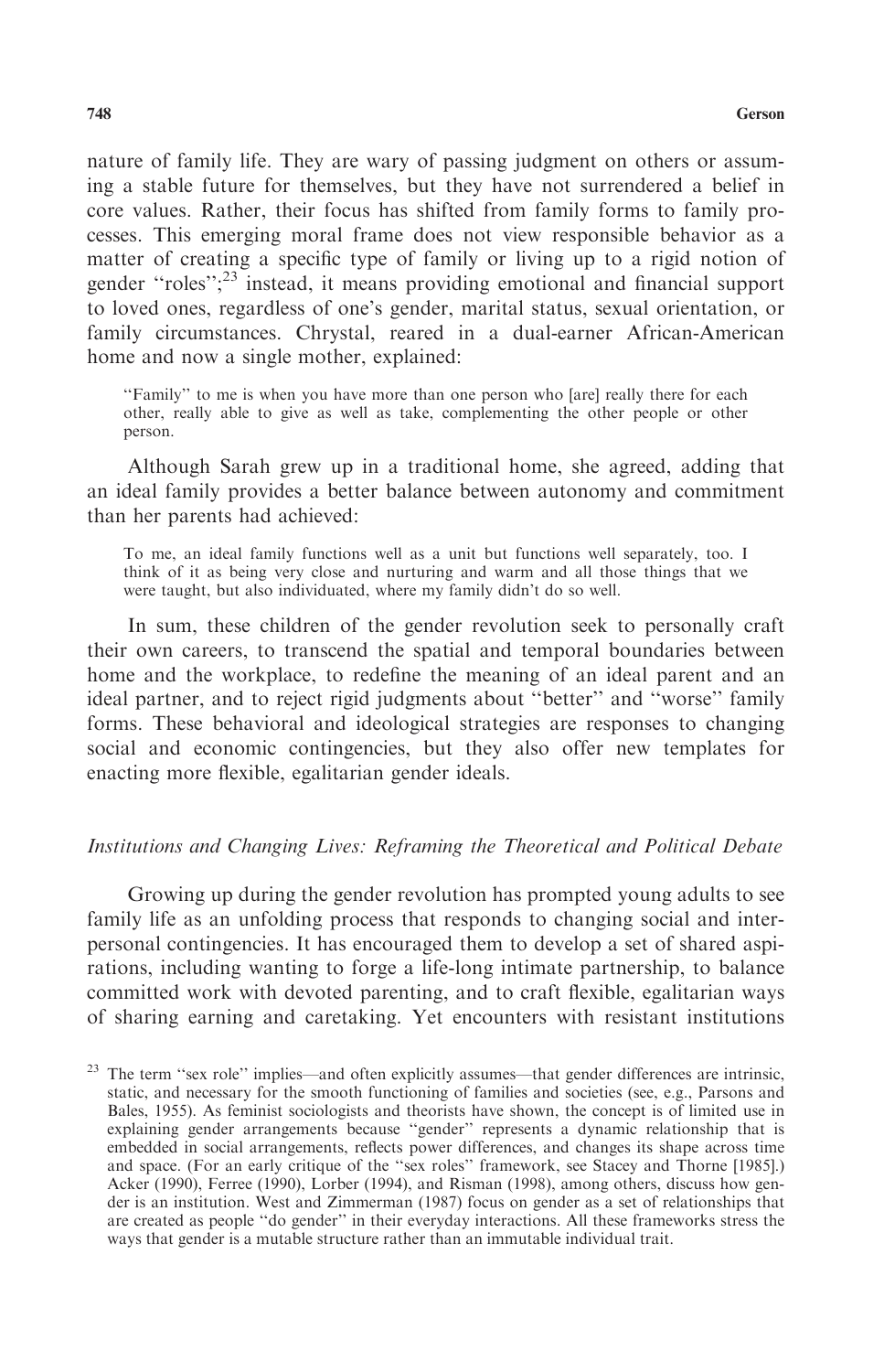have also convinced young women and men to develop fall-back strategies to survive in the (all-too-likely) event that their options fall short of their ideals. The lives of this crucial generation should prompt us to reframe the theoretical debate about family change and to rethink the ways that culture influences processes of social change. Their experiences and worldviews also provide telling lessons about how to transcend the growing impasse between changing lives and resistant institutions.

Families as Pathways The broad categories of ''family type'' that continue to take center stage in the debate about U.S. families miss more fundamental changes in the pathways of families. Categories such as dual-earner, single-parent, and traditional can capture only snapshots of a moving picture. In addition to such predictable turning points as the birth of children and their passage through school and out of the home, postindustrial families face a variety of unexpected challenges that prompt unpredictable change. Because adult commitments are voluntary and fluid, a two-parent household can become a single-parent home through separation or divorce, while a singleparent home can become a two-parent home through remarriage. Because careers are less stable, a two-earner home can become a one-paycheck home if a mother pulls back from paid work, and a homemaker-breadwinner home can shift to a dual-earner one if she takes a paid job. These new options for adults create new social contexts for children. To understand how family life shapes a child's outlook and well-being, we need to see them as unfolding trajectories that can take unexpected directions and develop in unforeseeable ways.

Gender Flexibility as the Key to Family Resilience Postindustrial life poses risks and challenges to all types of households. Single-parent and dual-earning homes may face difficulties balancing paid and domestic work, but sole-breadwinner homes may face equally perplexing dilemmas about how to survive on one paycheck or avoid the perils of feeling stuck in rigid gender ''roles.'' Since few contemporary families are immune from some type of crisis, a household's ability to resolve the specific conflicts it faces are more consequential than the form it takes at one point along the way. Why, then, did some children conclude their homes became more supportive and stable while others recounted a cascade of destabilizing events?

Only a gender lens can make sense of these divergent family pathways. Across diverse family types, the flexibility of parents' and other caretakers' gender strategies shaped a child's perception of expanding or eroding support. When families encountered unanticipated contingencies, flexible approaches to breadwinning and caregiving helped them overcome economic uncertainties and interpersonal tensions. When mothers, fathers, and others could not transcend gender divisions that prevented them from providing financial support or gaining personal satisfaction, children watched their caretakers endure the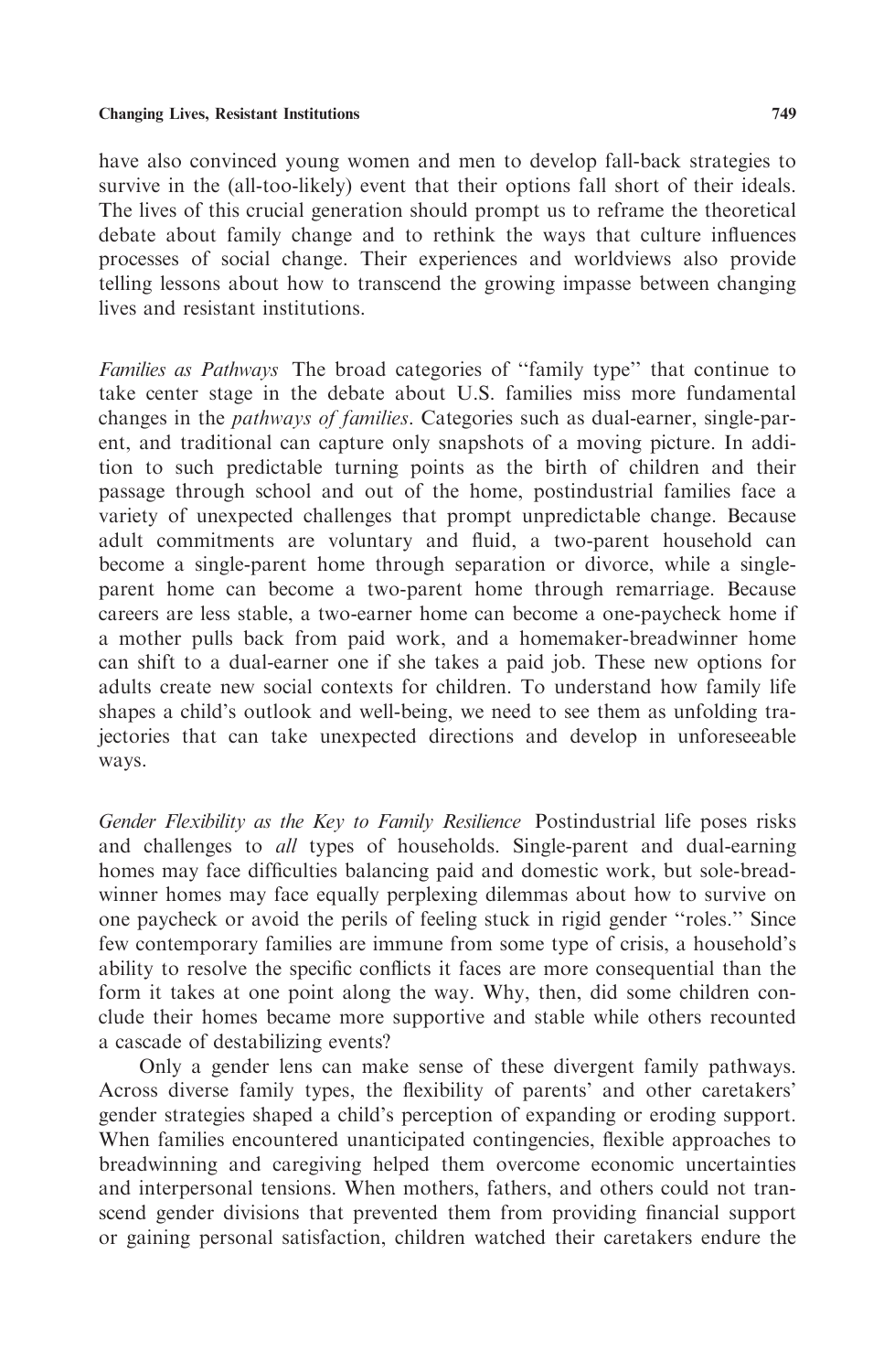difficulties of unhappy marriages, dissatisfying jobs, and a dwindling safety net. Amid a social and economic landscape that is undermining clearly drawn divisions between earning and caring, flexible gender strategies help families meet children's economic and emotional needs, while rigid gender boundaries leave them ill-prepared to cope with twenty-first-century contingencies.

Social Change as a Clash Between Changing Lives and Resistant Institutions Analysts of family and gender change have posed starkly divergent and contradictory scenarios for the future. Some argue that a rising tide of ''opt-out'' mothers foreshadows a return to tradition, especially among educated women. Others see a deepening "decline of commitment" in the growing number of single adults. $^{24}$ Although profound changes are undoubtedly occurring, this debate poses a false dichotomy between turning back to a more stable but unequal family order versus moving toward a society of frayed social bonds. Instead, the experiences and strategies of today's 20- and 30-somethings reveal a growing clash between new needs and intransigent institutions. While most seek to blend the traditional value of commitment with the modern values of gender equality and work-family balance, they face workplaces and communities that expect them to choose between sustained work commitment and intimate caretaking. The direction of social change thus depends on whether the structures of work and caretaking can change to support the revolutionary and irreversible shifts in individual aspirations and family needs.

Culture as Ideals and Enacted Strategies A focus on family paths, gender strategies, and the clash between changing lives and resistant institutions offers a way to resolve the debate about family and gender change. The first-hand recipients of these changes are neither apathetic nor eager to join a culture war; instead, they are grappling with a complex mix of high ideals and realistic concerns. To make sense of the contradictions between worldviews and actions, it is necessary to distinguish between ideals and enacted strategies.

In terms of their aspirations, young women and men from all family backgrounds overwhelmingly affirm pro-family values—including a desire to marry (or create a marriage-like relationship), have children, and build lasting partnerships. Alongside their ideals, however, young women and men have legitimate fears. The mismatch between women who fear the dangers of ceding self-reliance and men who fear the costs of equal parenting produces different strategies to prepare for an uncertain and risky future. Resistant structures and contradictory pressures have thus created a complicated mix of shared ideals and divergent fall-back positions. The consequent gender divide in fallback strategies stems from intensifying conflicts between ideals and fears, not

<sup>&</sup>lt;sup>24</sup> In addition to Blankenhorn (1995) and Popenoe (1988, 1996), other discussions of the "family decline'' perspective include Popenoe *et al.* (1996) and Whitehead (1997). For rebuttals, see Bengston et al. (1992, 2002), Moore et al. (2002), Skolnick (2006), Stacey (1996), and Wilcox and Nock (2007).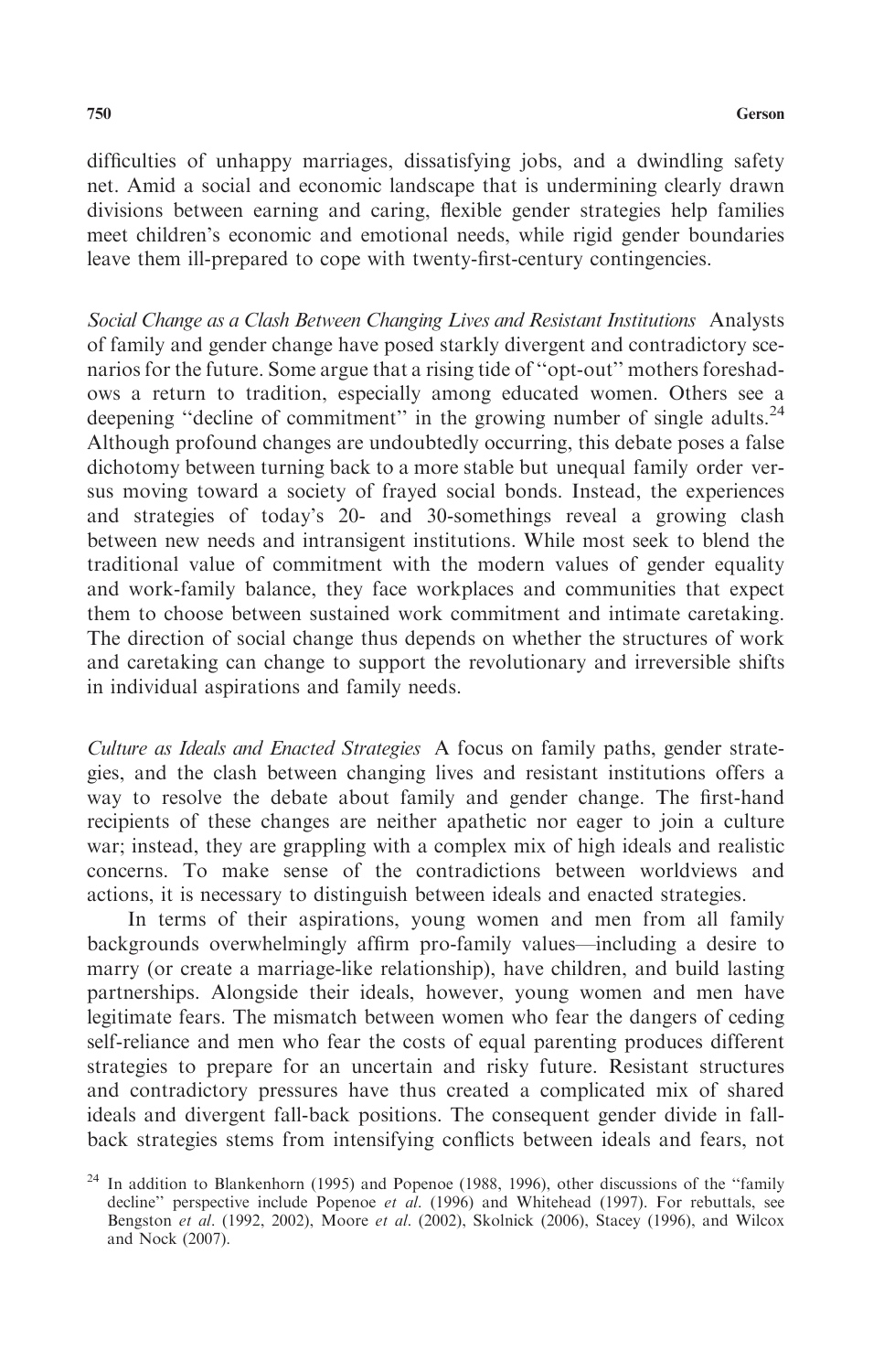from a decline in moral values or an inherent, deeply entrenched gender chasm.

Transcending the Impasse How can we transcend the impasse between resistant institutions and changing lives? The best hope lies in creating social institutions that allow new generations to create the work lives and families they want rather than those for which they fear they must settle. This means shifting the theoretical and political debate from individual to institutional morality. Intransigent workplace structures and privatized child-rearing practices, not individual values, pose the greatest threat to family and child well-being. We thus need to worry less about the values of a new generation and more about the institutional barriers that make them so difficult to achieve.

Gender flexibility needs to be a centerpiece of collective efforts to restructure work and caretaking. Not only do most young adults want to create flexible, egalitarian partnerships, but a mother's earnings and a father's involvement are both increasingly integral to the economic and emotional welfare of children. We can thus achieve the best family values by creating flexible workplaces, providing equal economic opportunity for women, outlawing discrimination against all parents, and building child-friendly communities with plentiful, affordable, and high-quality care. Amid new economic and marital uncertainties, institutional support for flexible, egalitarian options to blend earning and caring provides the key to fostering both individual and collective well-being. Gender flexibility and equality are not in conflict with family wellbeing, but are necessary ingredients to achieve it. The answer to twenty-firstcentury work and family conundrums is to finish the gender revolution, not turn back the clock.

# **REFERENCES**

- Acker, Joan. 1990. ''Hierarchies, Jobs, and Bodies: A Theory of Gendered Organizations,'' Gender & Society 4: 139–158.
- Acock, Alan C., and David H. Demo. 1994. Family Diversity and Well-being. Thousand Oaks, CA: Sage.
- Barnett, Rosalind C., and Caryl Rivers. 1996. She Works⁄ He Works: How Two-Income Families Are Happier, Healthier, and Better-Off. San Francisco, CA: Harper San Francisco.
- Barnett, Rosalind C., and Caryl Rivers. 2004. Same Difference: How Gender Myths Are Hurting Our Relationships, Our Children, and Our Jobs. New York: Basic Books.
- Belkin, Lisa. 2003. "The Opt Out Revolution," New York Times Magazine, October 26.
- Bengston, Vern L., Timothy J. Biblarz, and Robert E. L. Roberts. 2002. How Families Still Matter: A Longitudinal Study of Youth in Two Generations. New York: Cambridge University Press.
- Blair-Loy, Mary. 2003. Competing Devotions: Career and Family Among Women Executives. Cambridge, MA: Harvard University Press.
- Blankenhorn, David. 1995. Fatherless America: Confronting Our Most Urgent Social Problem. New York: Basic Books.
- Blow, Charles M. 2008. "Talking Down and Stepping Up." New York Times, July 12.
- Boushey, Heather. 2005. ''Are Women Opting Out? Debunking the Myth,'' Center for Economic and Policy Research, Briefing Paper, Washington, DC, November.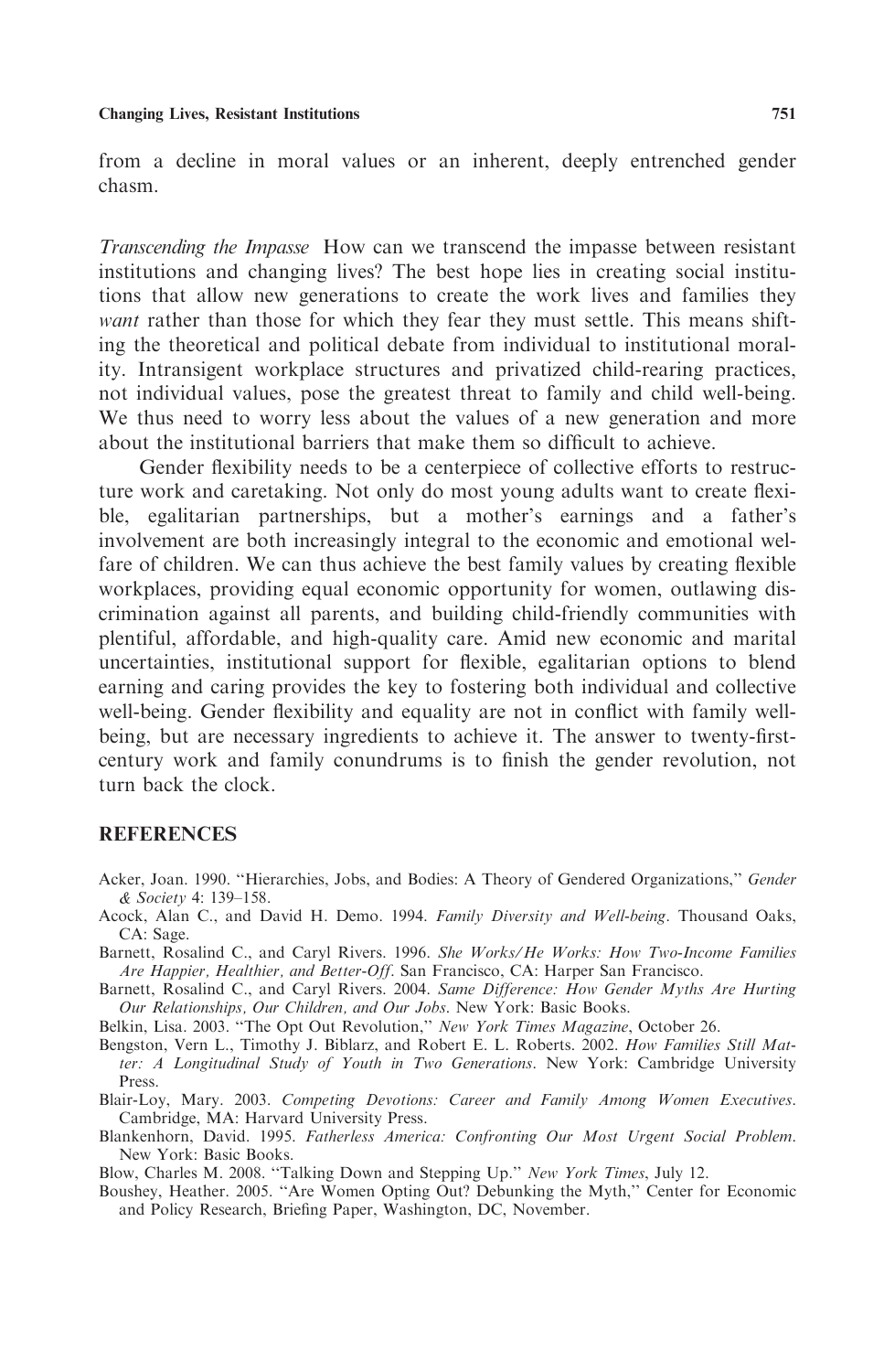- Boushey, Heather. 2008. '''Opting Out'? The Effect of Children on Women's Employment in the United States,'' Feminist Economics 14: 1: 1–36.
- Cherlin, Andrew J. 2009. The Marriage-Go-Round: The State of Marriage and Family in America Today. New York: Alfred A. Knopf.
- Coontz, Stephanie. 2005. Marriage, a History: From Obedience to Intimacy, or How Love Conquered Marriage. New York: Viking.
- Edgell, Penny, and Danielle Docka. 2007. ''Beyond the Nuclear Family? Familialism and Gender Ideology in Diverse Religious Communities,'' Sociological Forum 22: 1: 25–50.
- Epstein, Cynthia F., Carroll Seron, Bonnie Oglensky, and Robert Saute. 1999. The Part-Time Paradox: Time Norms, Professional Lives, Family, and Gender. New York: Routledge.
- Ferree, Myra Marx. 1990. "Beyond Separate Spheres: Feminism and Family Research," Journal of Marriage and the Family 52: 866–884.
- Fraser, Nancy (ed.). 1989. Unruly Practices: Power, Discourse, and Gender in Contemporary Social Theory. Minneapolis, MN: University of Minnesota Press.
- Furstenberg, Frank F., Sheela Kennedy, Vonnie C. Mcloyd, Ruben Rumbaut, and Richard A. Settersten Jr. 2004. "Growing Up Is Harder to Do," Contexts 3: 33–41.
- Gerson, Kathleen. 2009. The Unfinished Revolution: How a New Generation is Reshaping Family, Work, and Gender in America. New York: Oxford University Press.
- Haney, Lynne. 2002. Inventing the Needy: Gender and the Politics of Welfare in Hungary. Berkeley/ Los Angeles, CA: University of California Press.
- Hays, Sharon. 1996. The Cultural Contradictions of Motherhood. New Haven, CT: Yale University Press.
- Hochschild, Arlie R., with Anne Machung. 1989. The Second Shift: Working Parents and the Revolution at Home. New York: Viking.
- Jacobs, Jerry A., and Kathleen Gerson. 2004. The Time Divide: Work, Family, and Gender Inequality. Cambridge, MA: Harvard University Press.
- Lorber, Judith. 1994. Paradoxes of Gender. New Haven, CT: Yale University Press.
- Mills, C. Wright. 1959. The Sociological Imagination. New York: Oxford University Press.
- Moen, Phyllis, and Patricia Roehling. 2005. The Career Mystique: Cracks in the American Dream. Lanham, MD: Rowman & Littlefield Publishers.
- Moore, Kristin A., Rosemary Chalk, Juliet Scarpa, and Sharon Vandiverre. 2002. Family Strengths: Often Overlooked, But Real, Child Trends Research Brief. Washington, DC: Annie E. Casey Foundation.
- Parcel, Toby L., and Elizabeth G. Menaghan. 1994. Parents' Jobs and Children's Lives. New York: Aldine de Gruyter.
- Parsons, Talcott, and Robert F. Bales. 1955. Family, Socialization, and Interaction Process. Glencoe, IL: Free Press.
- Percheski, Christine. 2008. ''Opting Out? Cohort Differences in Professional Women's Employment from 1960 to 2005,'' American Sociological Review 73: 497–517.
- Popenoe, David. 1988. Disturbing the Nest: Family Change and Decline in Modern Societies. New York: A. de Gruyter.
- Popenoe, David. 1996. Life Without Father: Compelling New Evidence that Fatherhood and Marriage Are Indispensable for the Good of Children and Society. New York: Martin Kessler Books.
- Popenoe, David, Jean B. Elshtain, and David Blankenhorn. 1996. Promises to Keep: Decline and Renewal of Marriage in America. Lanham, MD: Rowman & Littlefield.
- Risman, Barbara J. 1998. Gender Vertigo: American Families in Transition. New Haven, CT: Yale University Press.
- Roth, Louise. 2006. Selling Women Short: Gender and Money on Wall Street. Princeton, NJ: Princeton University Press.
- Ryder, Norman B. 1965. "The Cohort as a Concept in the Study of Social Change," American Sociological Review 30: 6: 843–861.
- Skolnick, Arlene. 2006. ''Beyond the 'M' Word: The Tangled Web of Politics and Marriage,'' Dissent Fall.
- Springer, Kristen W. 2007. ''Research or Rhetoric? A Response to Wilcox and Nock,'' Sociological Forum 22: 1: 111–116.
- Stacey, Judith. 1996. In the Name of the Family: Rethinking Family Values in the Postmodern Age. Boston, MA: Beacon Press.
- Stacey, Judith, and Barrie Thorne. 1985. "The Missing Feminist Revolution in Sociology," Social Problems 32: 4: 301–316.